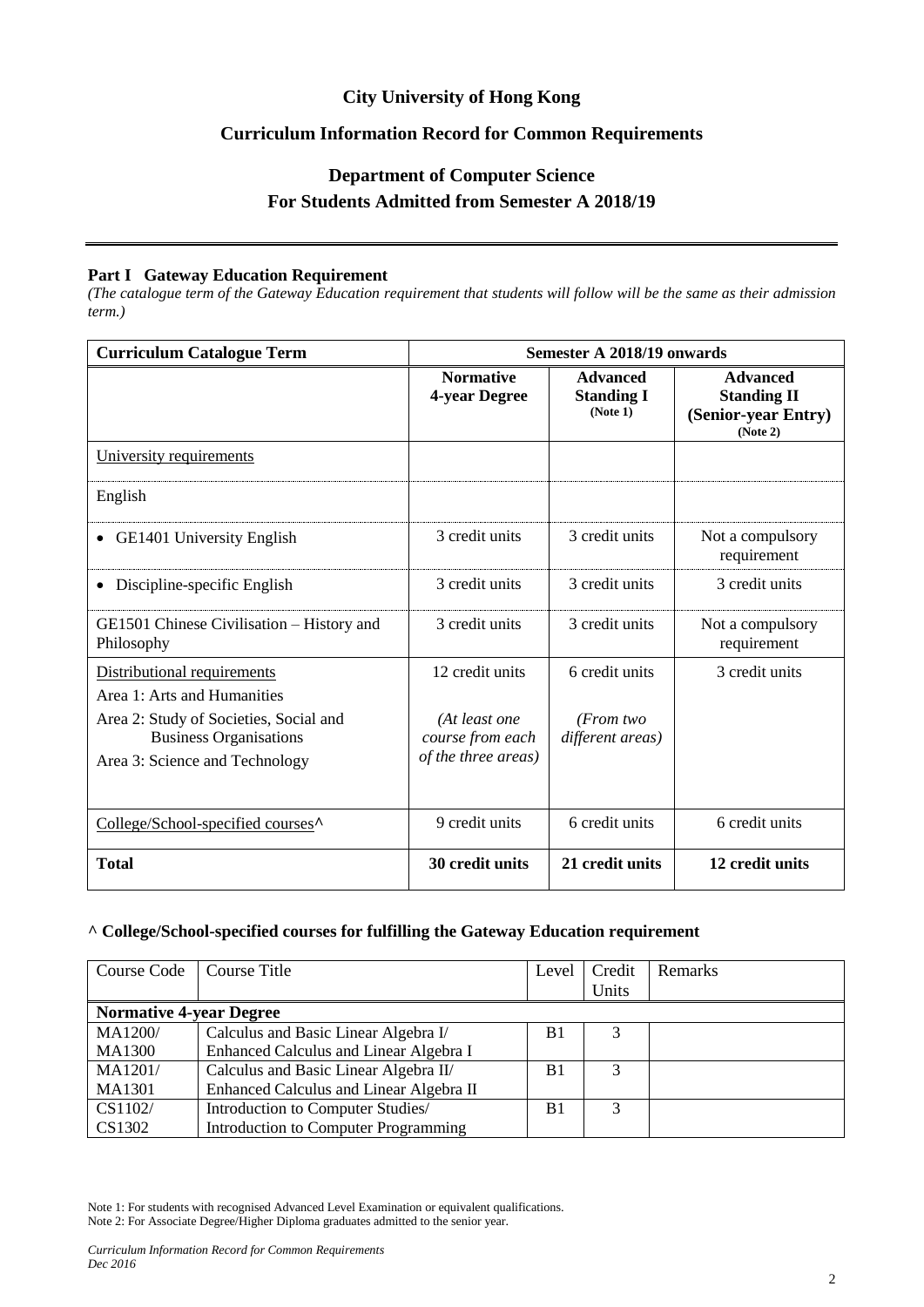| <b>Advanced Standing I and Advanced Standing II (Senior-year Entry)</b> |                                                     |                |   |  |
|-------------------------------------------------------------------------|-----------------------------------------------------|----------------|---|--|
| CS2402                                                                  | Introduction to Computational Probability           | B <sub>2</sub> | 3 |  |
|                                                                         | Modelling                                           |                |   |  |
|                                                                         |                                                     |                |   |  |
| Choose any ONE from the following list:                                 |                                                     |                |   |  |
| GE2313                                                                  | <b>Global IT Case Studies</b>                       | <b>B2</b>      | 3 |  |
| GE2315                                                                  | Security and Privacy in the Information Age         | Β2             | 3 |  |
| GE2323                                                                  | Mobile Social Networks: Practices, Challenges,      | B <sub>2</sub> | 3 |  |
|                                                                         | and Beyond                                          |                |   |  |
| GE2324                                                                  | The Art and Science of Data                         | B <sub>2</sub> | 3 |  |
| GE2338                                                                  | Internet Applications and Security                  | <b>B2</b>      | 3 |  |
| GE2340                                                                  | Artificial Intelligence – Past, Present, and Future | <b>B2</b>      | 3 |  |
| CB2100                                                                  | Introduction to Financial Accounting                | Β2             | 3 |  |
| <b>CB2300</b>                                                           | Management                                          | <b>B2</b>      | 3 |  |
| <b>CB2500</b>                                                           | <b>Information Management</b>                       | <b>B2</b>      | 3 |  |
| CB2601                                                                  | Marketing                                           | Β2             | 3 |  |

## **Part II College/School Requirement, if any**

*(The catalogue term of the College/School requirement that students will follow will be the same as their admission term.)*

| Course Code                                                     | Course Title                                              | Level          | Credit | Remarks |
|-----------------------------------------------------------------|-----------------------------------------------------------|----------------|--------|---------|
|                                                                 |                                                           |                | Units  |         |
|                                                                 | <b>Normative 4-year Degree (6 credit units)</b>           |                |        |         |
| Science                                                         |                                                           |                |        |         |
|                                                                 | Choose <b>two</b> from the following three subject areas: |                |        |         |
| Physics                                                         |                                                           |                |        |         |
| PHY1201                                                         | <b>General Physics I</b>                                  | B <sub>1</sub> | 3      |         |
| Chemistry                                                       |                                                           |                |        |         |
| <b>BCH1100</b>                                                  | Chemistry                                                 | B <sub>1</sub> | 3      |         |
| Biology                                                         |                                                           |                |        |         |
| <b>BCH1200</b>                                                  | Discovery in Biology                                      | B <sub>1</sub> | 3      |         |
| <b>Advanced Standing I (0 credit unit)</b>                      |                                                           |                |        |         |
| College Requirement waived.                                     |                                                           |                |        |         |
| <b>Advanced Standing II (Senior-year Entry) (0 credit unit)</b> |                                                           |                |        |         |
|                                                                 | College Requirement waived.                               |                |        |         |

## **Part III English Language Requirement**

Normative 4-year degree students and Advanced Standing I students who passed the 6 credit units of specified GE English courses, and Advanced Standing II students who passed the 3 credit units of disciplinespecific GE English course are recognized as fulfilling the University's English Language Requirement.

*Students scoring below Level 4 in HKDSE English Language or Grade D in HKALE AS-level Use of English or students who do not possess an equivalent qualification are required to complete two 3-credit unit courses, EL0200A English for Academic Purposes 1 and EL0200B English for Academic Purposes 2, prior to taking the GE English courses. Students who demonstrate that they have achieved a grade B or above in their overall course results for EL0200A will achieve 3 credits and also be considered to have satisfied the prerequisite for entry to the GE English courses without needing to take EL0200B. The credit units of EL0200A and EL0200B will not be counted towards the minimum credit units required for graduation and will not be included in the calculation of the cumulative grade point average (CGPA). However, they will be counted towards the maximum credit units permitted.*

# **Part IV Chinese Language Requirement**

Students scoring below Level 4 in HKDSE Chinese Language, or below Grade D in HKALE AS-level Chinese Language and Culture will be required to complete a 3-credit unit course CHIN1001 University Chinese I. The 3 credit units will not be counted towards the minimum credit units required for graduation and will not be included in the calculation of the cumulative grade point average (CGPA). However, they will be counted towards the maximum credit units permitted.